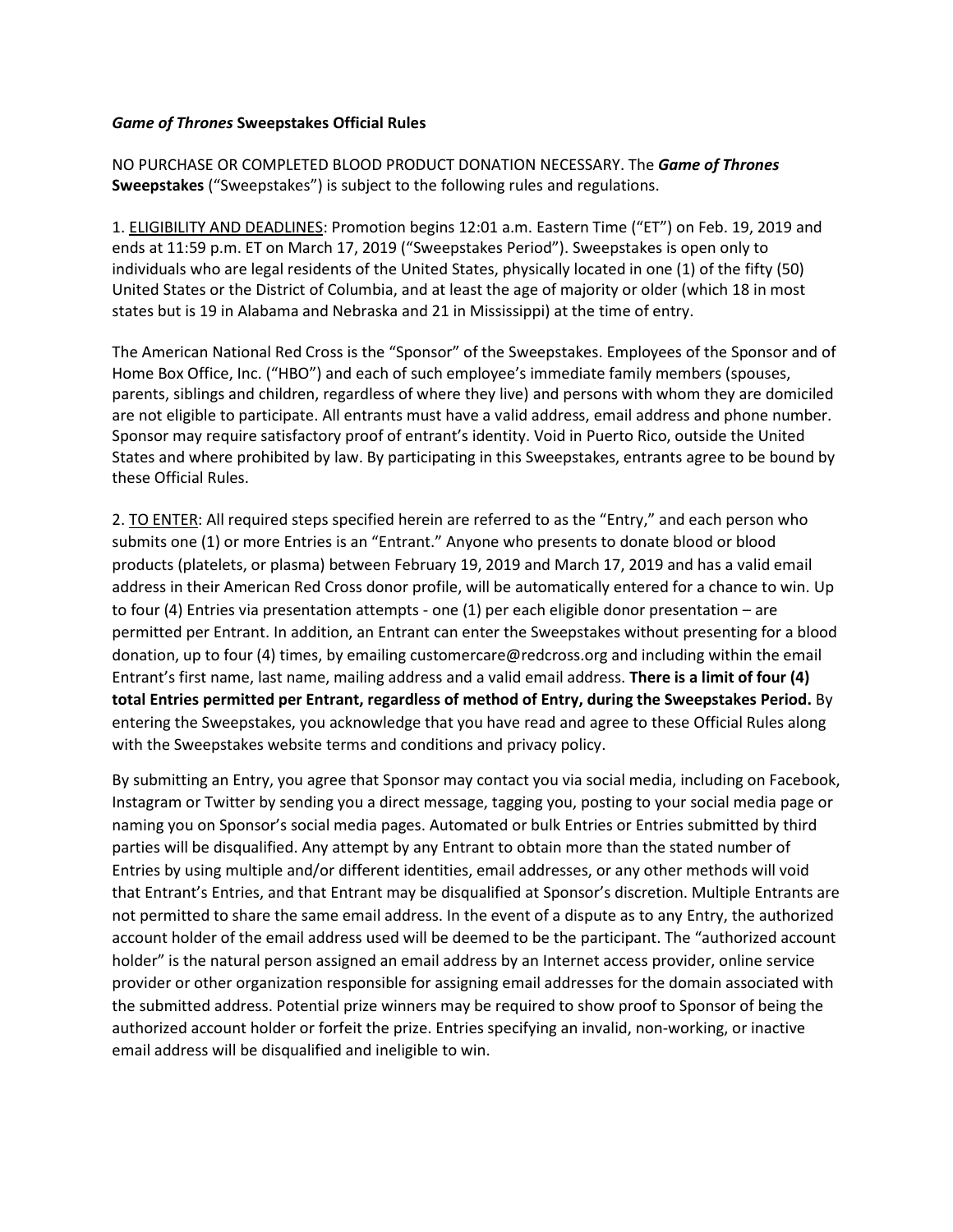3. DRAWING OF PRIZES: Decisions of the random drawing are final. Odds of winning depend upon the number of eligible Entries received. Winners will be selected as follows: All eligible Entries, including through presentation to donate and through email to customercare@redcross.org, during the Sweepstakes Period, will be combined to one list. Five (5) potential prize winners will be selected from the list in a random drawing to be held on or about March 20, 2019, and the potential Prize winners will be notified by email on or around March 20, 2019. **Each potential Prize winner will have 24 hours from the time of the email to respond to notification of winning and accept the Prize by replying to the email with the words "I ACCEPT" in the Subject line; failure to respond within 24 hours will result in disqualification and an alternate potential Prize winner then will be selected in the same manner, time permitting.**

4. PRIZES: Five (5) Prizes of two (2) tickets to attend the season 8 world premiere of *Game of Thrones* ("Premiere"), including air travel for two (2), up to two (2) nights of hotel accommodations and a \$250 gift card for expenses (collectively, the "Prize"). Approximate retail value of each Prize is Two Thousand Dollars (\$2,000). Actual value may vary based on airfare and hotel rate fluctuations and distance between departure and destination. The Prize selection is subject to change if any advertised prize becomes unavailable.

**IMPORTANT INFORMATION REGARDING THE PREMIERE: The Premiere will take place in advance of April 14, 2019 within the continental United States. All Prize winners will be required to sign a Nondisclosure Agreement with HBO in order to be notified of the Premiere date and location, and for travel arrangements to be made.**

5. VERIFICATION OF WINNERS: POTENTIAL PRIZE WINNERS ARE SUBJECT TO VERIFICATION BY SPONSOR. SPONSOR'S DECISIONS ARE FINAL AND BINDING IN ALL MATTERS RELATED TO THE ADMINISTRATION, OPERATION, SELECTION OF THE WINNERS AND OTHER MATTERS RELATED TO THE SWEEPSTAKES. AN ENTRANT IS NOT A WINNER OF A PRIZE UNLESS AND UNTIL ENTRANT'S ELIGIBILITY HAS BEEN VERIFIED AND ENTRANT HAS BEEN NOTIFIED THAT VERIFICATION IS COMPLETE. All potential Prize winners must sign and return an Affidavit of Eligibility, Release of Liability and Publicity Release (where permitted by law) (collectively, the "Affidavit"), which will be included with the email notification, within 24 hours of notification of winning, or an alternate potential Prize winner may be selected. Noncompliance within these requirements will result in disqualification and an alternate Prize winner may be selected, time permitting. Sponsor reserves the right to modify the notification and Affidavit procedures in connection with the selection of an alternate potential Prize winner, if any.

6. PRIZE CONDITIONS: All expenses, travel, and other costs not expressly stated in the Prize description are the sole responsibility of the Prize winners, including transportation to and from the airports. Restrictions, conditions and limitations may apply. Lost, mutilated, or stolen tickets, vouchers or certificates will not be replaced. Sponsor is not responsible if any Prize winner does not use any event tickets on day of the applicable event. Additional terms and conditions imposed by venue may apply to event ticket; see back of ticket for additional terms. The Prize cannot be substituted, assigned, transferred, or redeemed for cash; however, Sponsor reserves the right to make equivalent prize substitutions at its sole discretion. No Prize transfer, assignment, or substitution by the Prize winners permitted. If the Prize (or part thereof) is unavailable, the Sponsor, in its discretion, reserves the right to substitute the original Prize (or that part thereof) with an alternative prize to the equal monetary value and/or specification, unless to do so would be prohibited by law. Sponsor will not replace any lost or stolen Prizes. No more than the stated number of Prizes will be awarded. In the event that technical, programming or any other errors or reasons cause more than stated number of Prizes as set forth in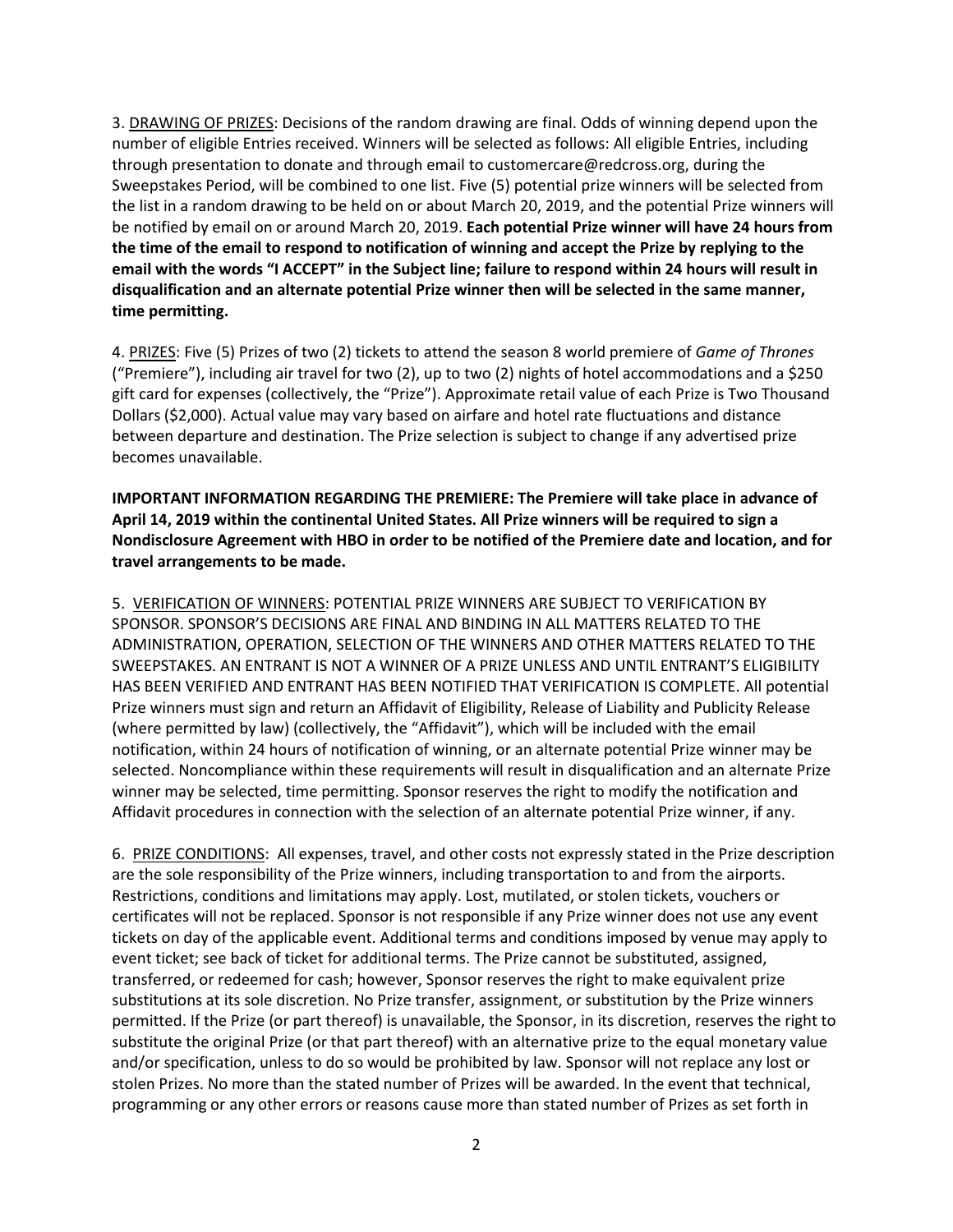these Official Rules to be available and/or claimed, Sponsor reserves the right to award only the stated number of Prizes in accordance with the winner selection method described above from among all eligible claimants making purportedly valid claims.

Each Prize winner is responsible for reporting and paying all taxes associated with his/her receipt of the Prize. Sponsor will withhold and/or report taxes as required by the applicable laws of Sponsor's and each Prize winner's jurisdictions. The Prize winner will not receive the difference between the actual retail value and approximate retail value. No other substitution or transfer of the Prize permitted, and the Prize cannot be redeemed for cash. Sponsor is responsible only for Prize delivery and not Prize utility. All federal, state, and local tax liabilities, as well as any other costs and expenses not specified herein as being awarded are the sole responsibility of the each of the Prize winners.

7. TRAVEL CONDITIONS: Sponsor will, in its sole discretion, determine which airport is closest to each winner's home. If a winner resides within a 90-mile radius of the location of the Premiere, Sponsor reserves the right to substitute round-trip ground transportation to/from the winner's residence in lieu of air transportation. Winners and their guests must travel together on the same itinerary. Travel subject to availability and blackout dates. Winners and their guests are responsible for obtaining all necessary travel documents. Travel arrangements must be made through Sponsor's designated agent and on an airline carrier of Sponsor's choice. If required, winner must be available to travel on dates specified by Sponsor or risk forfeiting Prize. Winners' travel companion must be, at time of Prize fulfillment, the age of majority in the jurisdiction in which s/he resides (and at least 18 years of age) and must complete and return an Affidavit prior to Prize award. If any winner elects to travel or participate in the Prize travel without a guest, no additional compensation will be awarded. If any Winner elects to travel or participate in Prize travel with more than one (1) guest, such additional guest(s) shall be responsible for any and all costs associated with such travel. All winners and their guests are responsible for obtaining travel insurance (and any other desired forms of insurance) at their option and hereby acknowledge that Sponsor have not and will not obtain or provide travel insurance or any other form of insurance. No refund or compensation will be made in the event of the cancellation or delay of any flight except at the sole discretion of the Sponsor. Travel is subject to the terms and conditions set forth in these Official Rules, and those set forth by Sponsor's airline carrier of choice as detailed in the passenger ticket contract. The passenger contracts in use by the airlines or other transportation companies shall constitute the sole contracts with respect to each winner's and his/her guest's transportation and such contracts shall be solely between the winner, his/her guest and such transportation companies. Lost, stolen or damaged airline tickets will not be replaced or exchanged. No stopovers are permitted on tickets issued as part of the Prize. If a stopover occurs, the Prize travel will terminate and the winner and his/her guest will be responsible for the full fare which will be charged from the stopover point for the remaining trip segment(s), including the return. Sponsor shall not be responsible for any cancellations, delays, diversions or substitutions or any act or omissions whatsoever by any air carrier(s) or other transportation companies or any other persons providing any of these services to passengers including any results thereof such as changes in services or accommodations necessitated by same. Airline tickets issued in connection with the Prize may not be eligible for frequent flyer miles or upgrades. Winners and guests must comply with all hotel check-in requirements, including, but not limited to, the presentation of a payment card. Air transportation and hotel accommodations must be taken together and cannot be taken separately.

In the event any winner and/or guest engages in behavior during travel or the Premiere that (as determined by Sponsor in its sole discretion) is obnoxious or threatening, illegal, or that is intended to threaten or harass any other person, or that in any way disparages or adversely affects the reputation,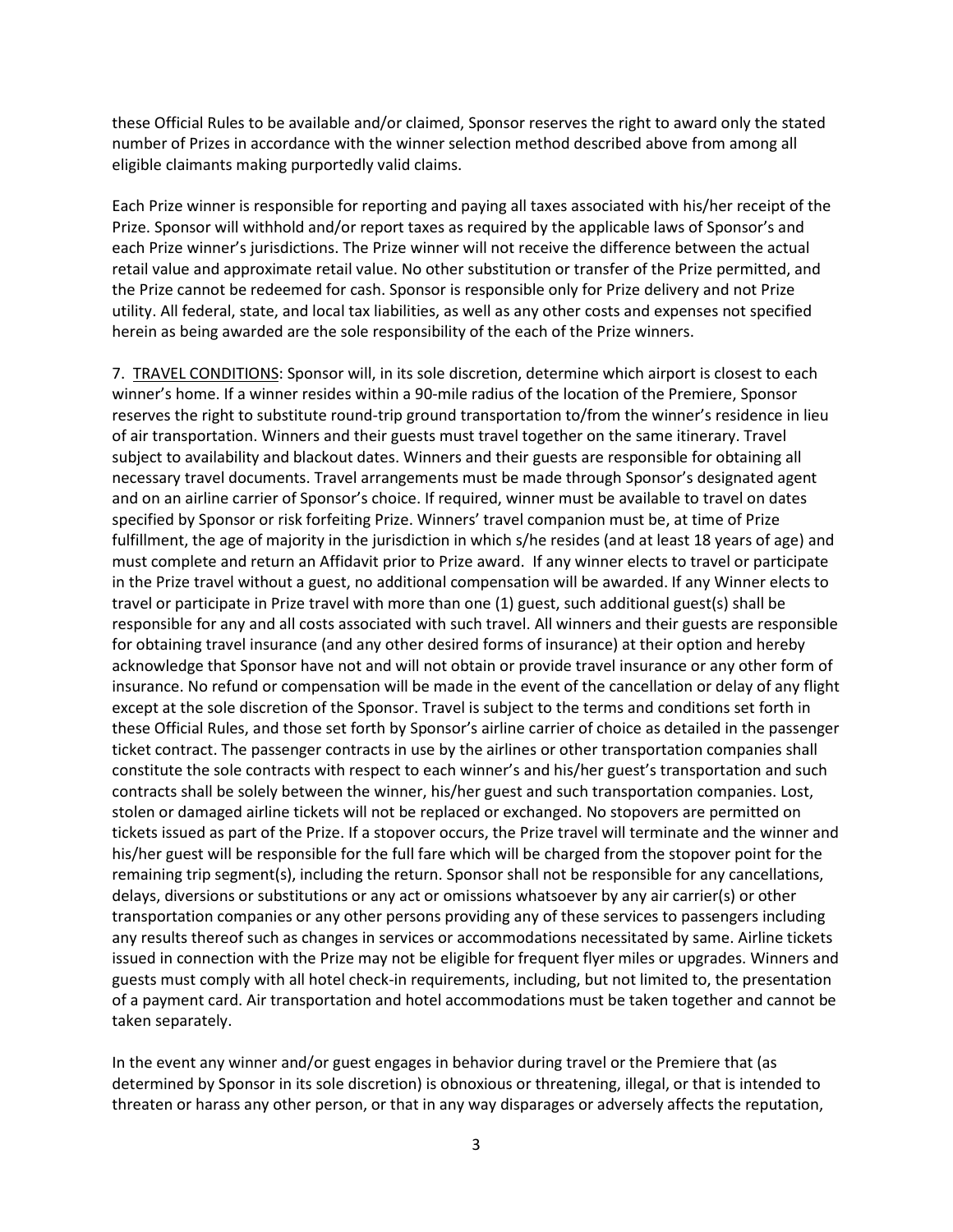image, and/or customer goodwill of Sponsor or any of Sponsor's services, products, trademarks, service marks, or logos, Sponsor reserves the right to terminate the travel early, and send the winner and/or the winner's guest home with no further obligations or compensation whatsoever to the winner and/or guest (which may, in Sponsor's sole discretion, result in such winner's disqualification from the Sweepstakes and forfeiture of the Prize. In the event any winner and/or guest engages in behavior during travel that (as determined by Sponsor in its sole discretion) is illegal, tortious, or subjects the winner or guest to arrest or detention, Sponsor shall have no obligation to pay any damages, fees, fines, judgments or other costs or expenses of any kind whatsoever incurred by the winner or guest as a result of such conduct. SPONSOR SHALL HAVE NO LIABILITY FOR ANY PERSONAL INJURIES, DEATH, PROPERTY DAMAGE, OR OTHER DAMAGES OR EXPENSES RESULTING FROM OR ARISING OUT OF ANY TRAVEL RELATED TO THE PRIZE OR ANY OTHER ASPECT OF ANY WINNER'S OR GUEST'S ACCEPTANCE OR USE OF THE PRIZE.

8. PUBLICITY: Except where prohibited or restricted by law, each winner's acceptance of the Prize constitutes the winner's agreement and consent for Sponsor, HBO and any of their designees to use and/or publish winner's full name, city and state of residence, photographs or other likenesses, pictures, portraits, video, voice, testimonials, biographical information (in whole or in part), and/or statements made by winner regarding the Sweepstakes, Sponsor and HBO, worldwide and in perpetuity for any and all purposes, including, but not limited to, advertising, trade and/or promotion on behalf of Sponsor and/or HBO, in any and all forms of media, now known or hereafter devised, including, but not limited to, print, TV, radio, electronic, cable, or World Wide Web, without further limitation, restriction, compensation, notice, review, or approval.

9. GENERAL RULES: All federal, state and local laws and regulations apply. By participating, Entrants agree to release and hold harmless Sponsor, HBO and all of the entities (the "Promotional Participants") involved in the provision of the Prize (together, Sponsor, HBO and the Promotional Participants are the "Released Parties") from any and all liability with respect to or in any way arising from or in connection with this Sweepstakes and/or acceptance or use of the Prize, including liability for personal injury, bodily injury, death, damages and/or loss. By participating in this Sweepstakes, Entrants agree to be bound by the Official Rules and the results of the random drawing. The failure of either Sponsor, HBO or the Promotional Participants to comply with any provision of these Official Rules due to an act of God, act of domestic terrorism, hurricane, war, fire, riot, earthquake, terrorism, act of public enemies, actions of governmental authorities outside of the control of either (excepting compliance with applicable codes and regulations) or other force majeure event will not be considered a breach of these Official Rules. Sponsor is not responsible for any typographical or other error in the offering or the announcement of any Prize or in the administration of the Sweepstakes. In the event of any conflict or inconsistency between these Official Rules and any promotional materials for the Sweepstakes, these Official Rules shall prevail and control. Sponsor's names and/or likenesses are used by Authority of Sponsor.

10. LIMITATIONS OF LIABILITY: The Released Parties are not responsible for: (i) technical failures of any kind, including but not limited to the malfunctioning of any computer, cable, network, hardware or software, delay in operation or transmission, communications line failure, technology outage, theft or destruction or unauthorized access to, or alteration of entries, whether caused by the sender or any of the equipment or programming associated with or utilized in the Sweepstakes; (ii) the unavailability or inaccessibility of any transmissions or telephone or Internet service; (iii) unauthorized human intervention in any part of the entry process or the Sweepstakes; (iv) electronic, clerical or human error which may occur in the administration of the Sweepstakes or the transmission, receipt or processing of